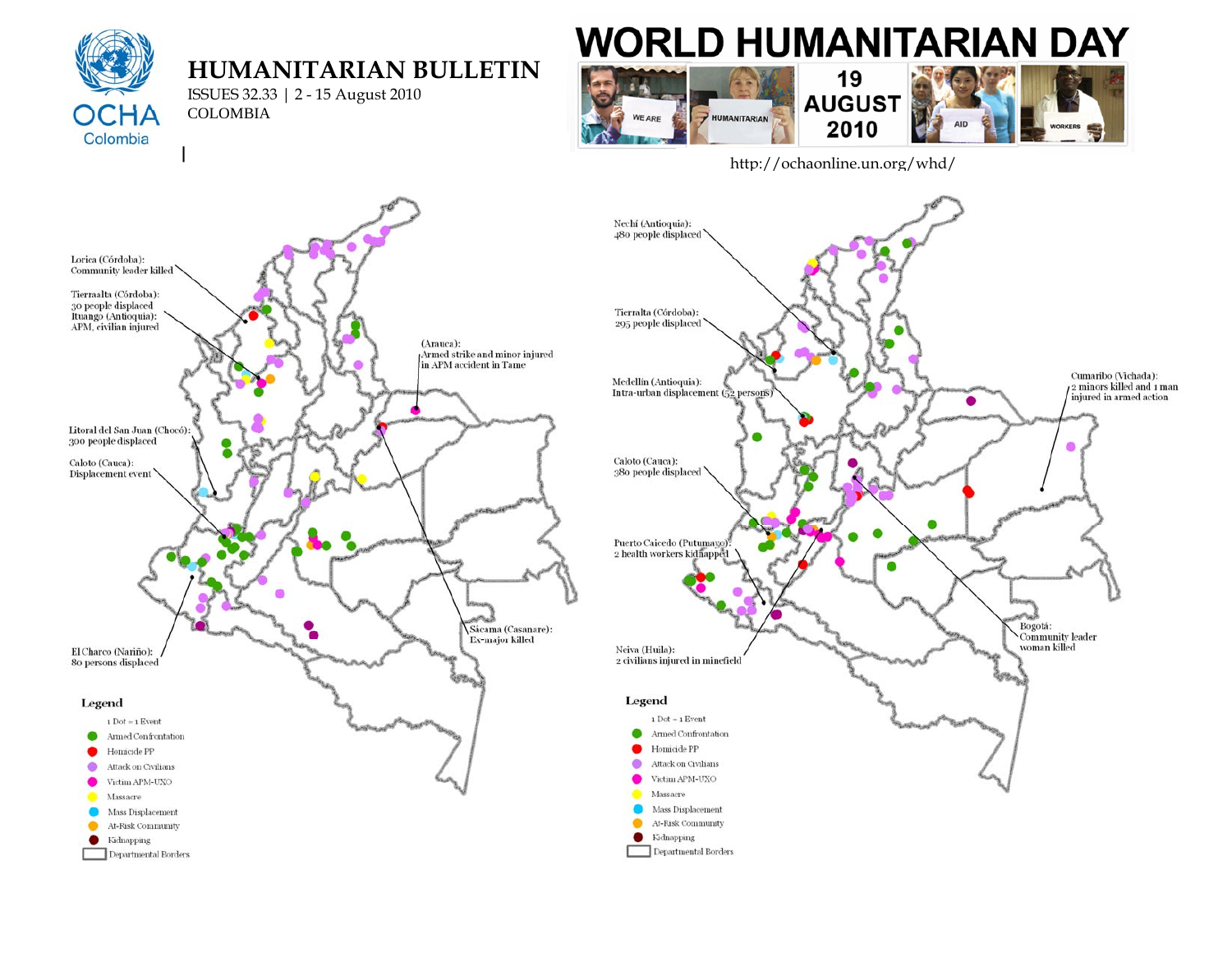

**HUMANITARIAN BULLETIN** 

ISSUES 32.33 | 2 - 15 August 2010 COLOMBIA



## **Highlights**

- *Hostilities leave two minors dead and hundreds displaced in four Departments*
- First rainy season: The UNETT prepares a flood response plan for 2010

# **Hostilities leave two minors dead and hundreds displaced in four Departments**

Ö *Armed actions are the main cause for mass displacements. In 2010, more than 7,500 people have fled from hostilities as of 15 August. Furthermore, according to OCHA's Integrated Humanitarian Information System, at least 20 minors have been injured or killed in the midst of combats on 2010 (as of 15 August). Serious gaps on the protection of civilians call for urgent measures.*

### Pacific coast of Nariño Department

On 2 August, clashes between the Colombian Navy and the FARC in the rural area of El Charco (Pacific coast of Nariño Department) left two minors dead and more than 300 people displaced. According to a local NGO, the two minors (of 7 and 10 years old) were reached by bullet fragments during the displacement. The children were transfered to the municipality Tumaco (approximately five hours away by River) and died later. According to information gathered by OCHA, the IDPs (332 people) left the villages of Bolita and Salto Magdalena and arrived in the villages of Magdalena and El Castigo. ICRC and MSF are providing humanitarian assistance. On 19 April, some 300 persons displaced in the same area due to combat. Indigenous and Afro-Colombian communities from the rural areas are enduring a humanitarian crisis due to continued hostilities, food insecurity, mobility restrictions and mass displacements. With more than 18,000 IDPs in the last three years, El Charco stands as the fourth municipality with the highest number of IDPs.

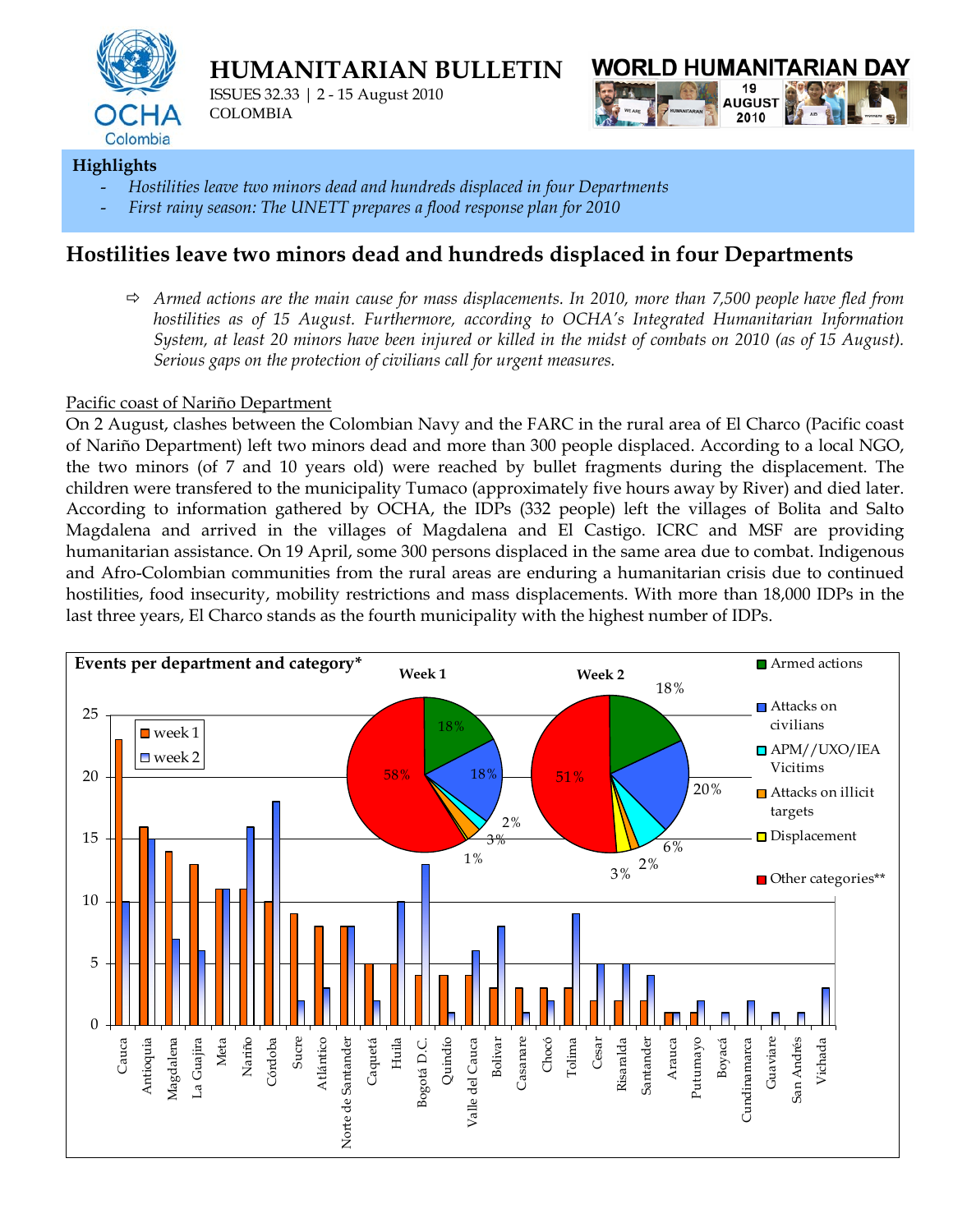

**HUMANITARIAN BULLETIN** 

ISSUES 32.33 | 2 - 15 August 2010 COLOMBIA



#### Northern Cauca Department

Clashes between the Army in the FARC caused the displacement of the Nasa indigenous people in the rural area of Caloto municipality on 2 August. According to Acción Social, 380 people displaced within the indigenous reservation of Huellas, towards the "permanent assembly site" set in a school facility. According to the Indigenous Association of Northern Cauca (ACIN) gun shots and explosive artifacts have hit schools, houses and crops. ACIN also denounced the existence of APM along one of the main roads. School classes were suspended and serious mobility constraints were also reported. Since May, intermittent displacements of indigenous people due to hostilities have been registered in the Northern region of Cauca Department (municipalities of Toribio, Caloto and Totoro). Clashes have also left civilian causalities (with minors among them) and there is permanent fear among the population.

#### Bajo Cauca region, Antioquia Department

Since mid July, clashes between illegal groups for territorial control are putting civilians in danger in the rural area of the municipality of Nechí. On 1 August, the inhabitants of Correntoso and Parcelas de Londres villages received a threatening pamphlet whereby they were forced to leave the towns by 4 August. So far, 395 IDPs have arrived in the urban area and are staying with friends and relatives. Six families are staying in a private warehouse which lacks the minimum shelter standards. According to local authorities, nearly 1,400 families (some 7,000 persons) are currently at risk in the area due to frequent hostilities between armed groups. Local authorities are providing humanitarian assistance, in coordination with ICBF, Acción Social and ICRC. In addition, Nechi has also been hard hit by heavy rains which caused flooding in almost 80% of the municipality. More than 13,000 persons were affected and 500 hectares of rice were lost on July.

#### South of Córdoba Department

On 3 August, a new mass displacement was registered in the municipality of Tierralta, the second in 2010. According to preliminary information, 99 people (half of which are children) displaced within the rural area due to strong clashes between the FARC and a new illegal armed group, still undetermined. IDPs arrived in three villages (El Guácimo, Las Pailas and Los Guayabos) and are receiving shelter among host communities. More families are expected to arrive in the urban area in the forthcoming days. Previous bulletins have highlighted serious protection gaps in the South of Córdoba Department, where illegal armed groups are systematically targeting civilians in struggle over territorial control.

## **First rainy season: The UNETT prepares a flood response plan for 2010**

 $\Rightarrow$  *Hundreds of thousands have been affected by flash floods since the beginning of the rainy season. This situation is particularly serious in areas where the presence of illegal armed actors is jeopardizing the national response capacities.* 

During the period under review, emergencies were reported in La Mojana region (Sucre and Bolívar Departments), La Guajira, Chocó and Antioquia Departments. UNHCR reported that 160 families (some 800 persons) need to be relocated in the municipality of Maicao (La Guajira) due to flooding in the urban area. According to the Regional Committee for Disasters Prevention and Assistance, food and shelter are the main needs. In La Mojana region, the situation remains worrisome with more than 130,000 affected and nearly 20,000 houses damaged. President Juan Manuel Santos visited the affected areas. According to the needs assessment conducted by OXFAM, the Government of Sucre declared a red alert in the health centres of four municipalities. The local health secretariat reported more than 1,000 cases of dengue fever. In Bolivar